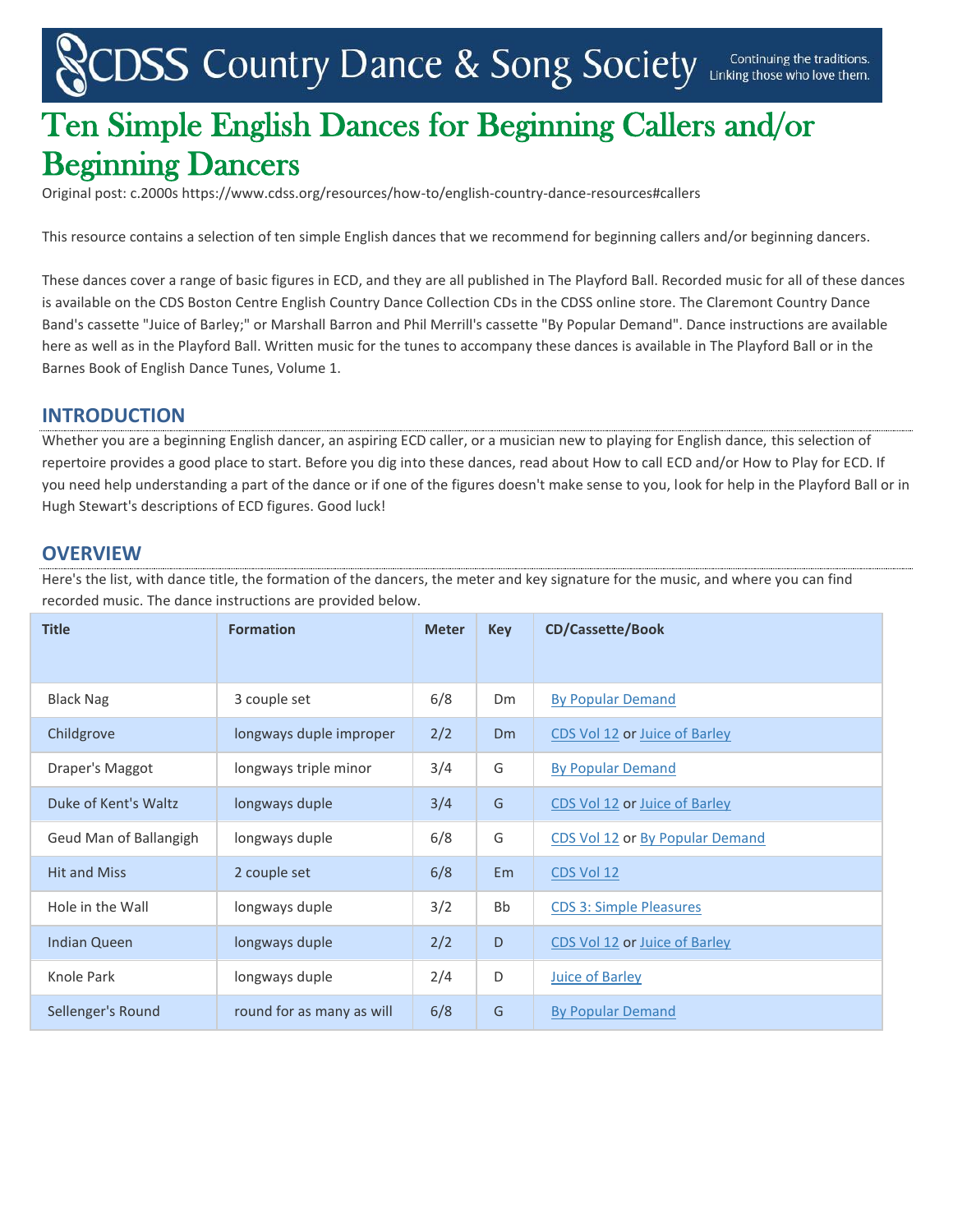### **BLACK NAG**

Formation: 3 couple set Meter: 6/8

Longways for three couples Cecil Sharp, 1911

Key: Dm Music available in: Barnes Vol 1 pg. 13

3 x A BB DM I: 1665-1716

# **Part I**

- A 1-8 Partners lead up a double and fall back a double. That again.
- B1 1-2 1st couple take two hands and move up four slips.
	- 3-4 2nd couple the same.
	- 5-6 3rd couple the same.
	- 7-8 All turn single right.
- B2 1-8 Repeat B1, slipping back to place in reverse order, 3rd couple slipping down first.

# **Part II**

- A 1-8 Partners side twice.
- B1 1-8 1st man and 3rd woman change places with four slip steps, leading with right shoulder and passing back-to-back.
	- 3-4 1st woman and 3rd man the same.
	- 5-6 2nd couple the same.
	- 7-8 All turn single right.
- B2 1-8 Repeat B1 back to place.

# **Part III**

- A 1-8 Partner arm right, arm left.
- B1 1-8 Men hey for three, skipping; 1st man begin by passing right shoulder.
- B2 1-8 Women hey as in B1, men turn single on last four beats of music.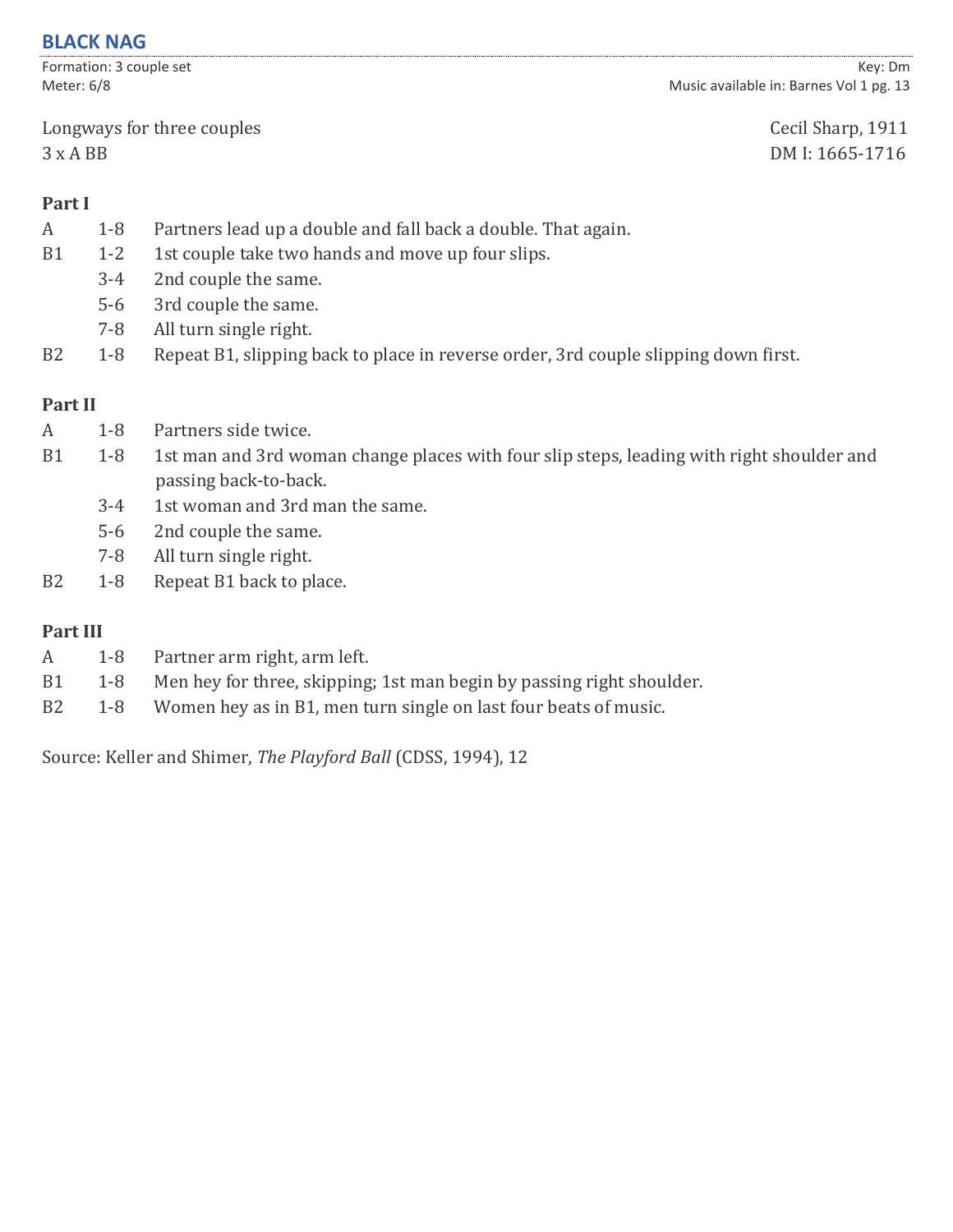# **CHILDGROVE**

|      | Meter: 2/2         | Formation: longways duple improper                                                                               | Key: Dm<br>Music available in: Barnes Vol 1 pg. 20 |
|------|--------------------|------------------------------------------------------------------------------------------------------------------|----------------------------------------------------|
| AABB |                    | Duple minor longways, 1st couple improper                                                                        | Cecil Sharp, 1922<br>DM I: 1701-1728               |
| Α1   | $1 - 4$<br>$5-8$   | Partners side.<br>Partners back to back.                                                                         |                                                    |
| Α2   | $1 - 8$            | Repeat A1 with neighbor.                                                                                         |                                                    |
| B1   | $1 - 4$<br>$5 - 8$ | Neighbors turn two hands once and a half, skipping, and open to face across the set.<br>Partners turn two hands. |                                                    |
| B2   | $1 - 8$            | 1st couple figure eight through 2nd couple above, skipping.                                                      |                                                    |
|      |                    |                                                                                                                  |                                                    |

Note: Inactive couples should change places with partner at top and bottom while waiting to re-enter the dance.

Source: Keller and Shimer, *The Playford Ball* (CDSS, 1994), 18

# **DRAPER'S MAGGOT**

| Meter: 3/4     |                  | Formation: longways triple minor<br>Music available in: Barnes Vol 1 pg. 30                                          | Key: G |
|----------------|------------------|----------------------------------------------------------------------------------------------------------------------|--------|
| AA BB ad lib   |                  | Triple minor longways<br>Douglas and Helen Kennedy, 1929<br>DM I: 1706-1728                                          |        |
| A1             | $1 - 4$<br>$5-8$ | 1st and 2nd couples circle four hands once around.<br>1st couple cast down to middle place while 2nd couple lead up. |        |
| A2             | $1-8$            | 1st and 3rd couple four changes of rights and lefts, beginning with partners.                                        |        |
| B1             | $1 - 4$<br>$5-8$ | 1st man turn 3rd woman two hands <i>while</i> 1st woman the same with 2nd man.<br>Partners turn two hands.           |        |
| B <sub>2</sub> | $1 - 4$<br>5-8   | 1st man turn 2nd woman two hands <i>while</i> 1st woman the same with 3rd man.<br>Partners turn two hands.           |        |

Dance Source: Keller and Shimer, *The Playford Ball* (CDSS, 1994), page 27

Music Source: CDS6 *By Popular Demand*; 6 x through dance; starts and ends with chord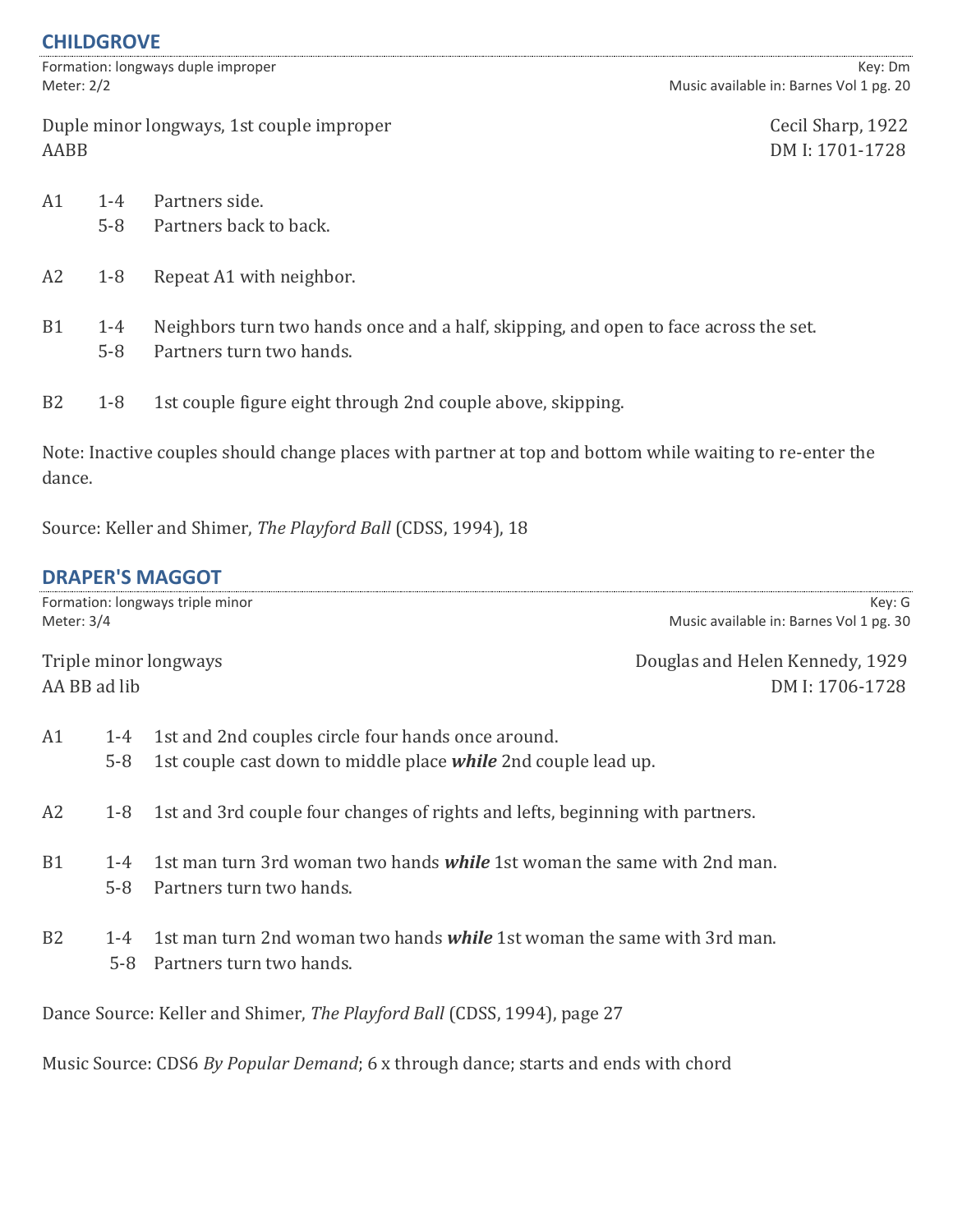#### **DUKE OF KENT'S WALTZ**

Formation: longways duple Meter: 3/4

Key: G Music available in: Barnes Vol 1 pg. 32

Duple minor longways **A. Simons, 1970** 

AAB *W.M. Cahusac's Annual Collection* (Cahusac), 1801

- A1 1-8 All right hands across and left hands back.
- A2 1-8 1st couple take two hands and move two waltz side steps down center, two back, and cast down to second place, 2nd couple leading up.
- B 1-4 All take right hands with partner and balance forward, back, and change places, men turning partners under their arms (down the set).
	- 5-8 Repeat movement giving left hands.
	- 9-12 Men turn women below their partners by right hands.
	- 13-16 Men turn partners left hand.

Source: Keller and Shimer, *The Playford Ball* (CDSS, 1994), 30

#### **THE GEUD MAN OF BLLANGIGH**

|           | Formation: longways duple<br>Meter: 6/8 | Key: G<br>Music available in: Barnes Vol 1 pg. 43                                                                                                         |
|-----------|-----------------------------------------|-----------------------------------------------------------------------------------------------------------------------------------------------------------|
| AABB      |                                         | Duple minor longways<br>Cecil Sharp, 1922<br>dance: DM I: 1696-1728 music: DM I: 1709-1728                                                                |
| A1        | $1 - 4$<br>$5-8$                        | 1st couple lead down between 2nd couple and cast up to place.<br>Two men lead out between women and cast back to place.                                   |
|           | A2 1-4<br>$5-8$                         | 2nd couple lead up between 1st couple and cast down to place.<br>Two women lead out between men and cast back to place.                                   |
| <b>B1</b> | $1 - 4$<br>$5 - 8$                      | 1st man set forward to 2nd woman (who does not set), and turn single to right, back to place.<br>1st woman the same to 2nd man.                           |
| B2        | $1 - 4$<br>$5 - 8$                      | Circle four hands halfway and fall back in lines, improper and progressed.<br>Partners set forward (5-6), and change places passing right shoulder (7-8). |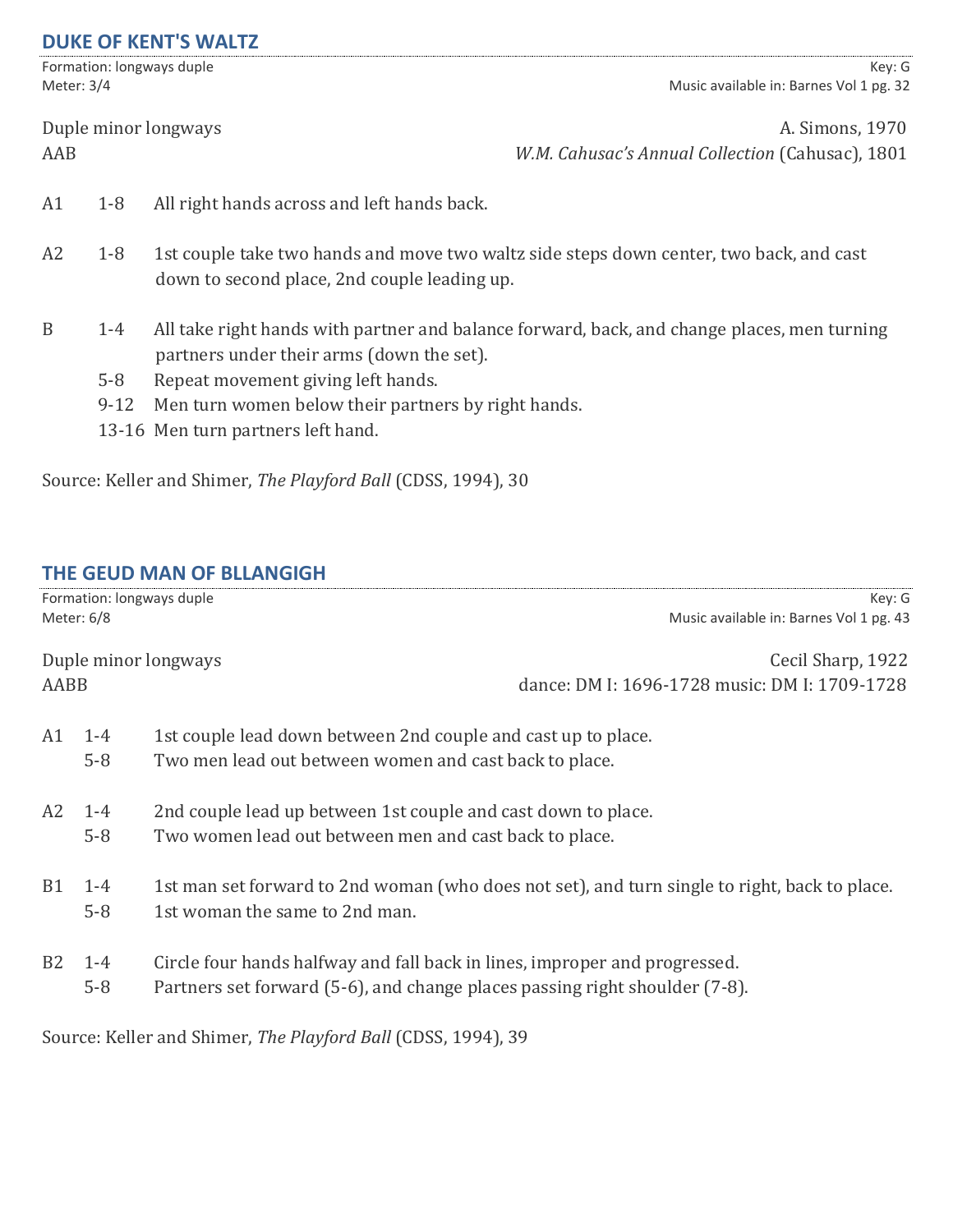#### **HIT AND MISS**

Formation: 2 couple set Meter: 6/8

Key: Em Music available in: Barnes Vol 1 pg. 51

Two couples facing Two couples facing 3 x AA BB C dance: DM I: 1651-1716; music: DM I: 1651-1690

# **Part I**

| AA             | $1 - 8$ | All forward a double and fall back a double. Th at again.                       |
|----------------|---------|---------------------------------------------------------------------------------|
| B <sub>1</sub> | $1 - 4$ | All forward again, men lead opposite women away from set.                       |
| B <sub>2</sub> | $1 - 2$ | Changing hands, men lead same women back.                                       |
|                | $3 - 4$ | Opposites face, take right hands with partner and fall back a double.           |
|                | $1-6$   | Partners face and circular hey, four changes, beginning with partner, skipping. |
|                |         |                                                                                 |
| <b>Part II</b> |         |                                                                                 |
| AA             |         | Partners side twice.                                                            |
| BB & C         |         | As in Part I.                                                                   |

#### **Part III**

| AA     | Partners arm right, then left. |
|--------|--------------------------------|
| BB & C | As in Part I.                  |

Source: Keller and Shimer, *The Playford Ball* (CDSS, 1994), 48

# **THE HOLE IN THE WALL**

|      | Meter: $3/2$                           | Formation: longways duple<br>Key: Bb<br>Music available in: Barnes Vol 1 pg. 52                                                                                                     |
|------|----------------------------------------|-------------------------------------------------------------------------------------------------------------------------------------------------------------------------------------|
| AA B |                                        | Duple minor longways<br>Douglas and Helen Kennedy, 1929<br>DM I: 1696-1728                                                                                                          |
| A1   | $1 - 4$                                | 1st couple cast down, move around 2nd couple and lead up center to place.                                                                                                           |
|      | $A2 \t1-4$                             | 2nd couple cast up, move around 1st couple and lead down center to place.                                                                                                           |
| B    | $1 - 2$<br>$3 - 4$<br>$5-6$<br>$7 - 8$ | 1st corners change places, falling back on last three steps.<br>2nd corners the same.<br>Circle four hands halfway around.<br>1st couple cast down one place, 2nd couple moving up. |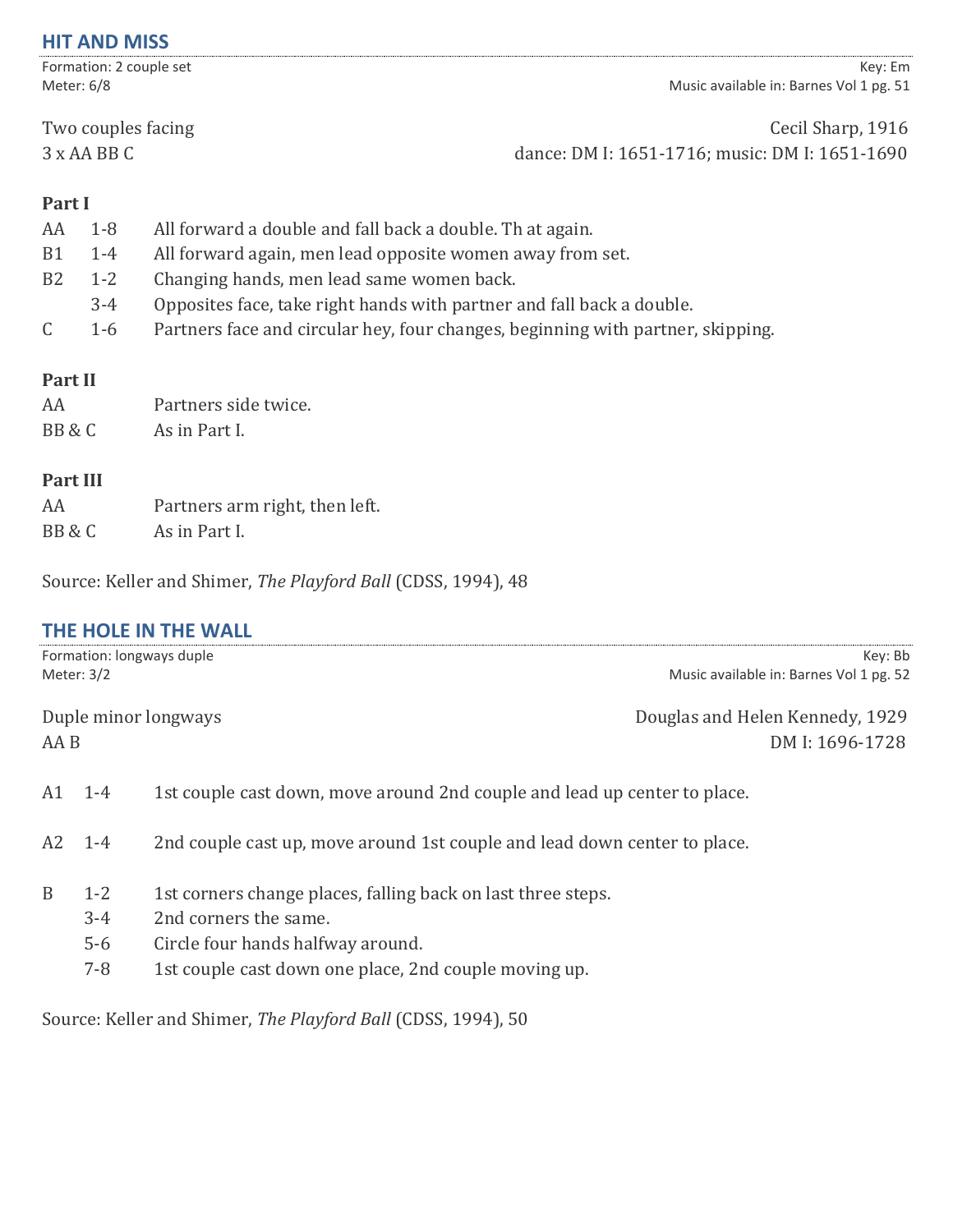# **INDIAN QUEEN**

Formation: longways duple Meter: 2/2

Key: D Music available in: Barnes Vol 1 pg. 57

Duple minor longways Cecil Sharp, 1922 AA BB CM I: 1701-1728

| A1        | $1 - 4$<br>$5-8$   | 1st corners set forward to each other, and turn single back to place.<br>The same turn two hands once around. |
|-----------|--------------------|---------------------------------------------------------------------------------------------------------------|
|           |                    | A2 1-8 2nd corners repeat A1.                                                                                 |
| <b>B1</b> | $1-8$              | All right hands across and left hands back.                                                                   |
| <b>B2</b> | $1 - 4$<br>$5 - 8$ | Partners back to back.<br>Circular hey, three changes, beginning with partner.                                |

Source: Keller and Shimer, *The Playford Ball* (CDSS, 1994), 53

|                | <b>KNOLE PARK</b> |                                                                                                    |                                                   |
|----------------|-------------------|----------------------------------------------------------------------------------------------------|---------------------------------------------------|
| Meter: 2/4     |                   | Formation: longways duple                                                                          | Key: D<br>Music available in: Barnes Vol 1 pg. 65 |
|                |                   |                                                                                                    |                                                   |
|                |                   | Duple minor longways                                                                               | A. Simons, 1961                                   |
| AA BB          |                   |                                                                                                    | Dance: Voight, Selection (Wheatstone), 1809;      |
|                |                   |                                                                                                    | Music: Bishop, Six New Minuets (L & B), 1788      |
| A1             | $1 - 4$           | Circle four hands once around.                                                                     |                                                   |
|                | $5-6$             | 1st corners change places.                                                                         |                                                   |
|                | $7 - 8$           | 2nd corners change places.                                                                         |                                                   |
| A2             | $1-8$             | Repeat A1 to place.                                                                                |                                                   |
| B1             | $1 - 8$           | 1st couple lead down center, lead back, and cast down one place, 2 <sup>nd</sup> couple moving up. |                                                   |
| B <sub>2</sub> | $1-8$             | Whole poussette counterclockwise, 1st man (in 2nd place) pushing.                                  |                                                   |